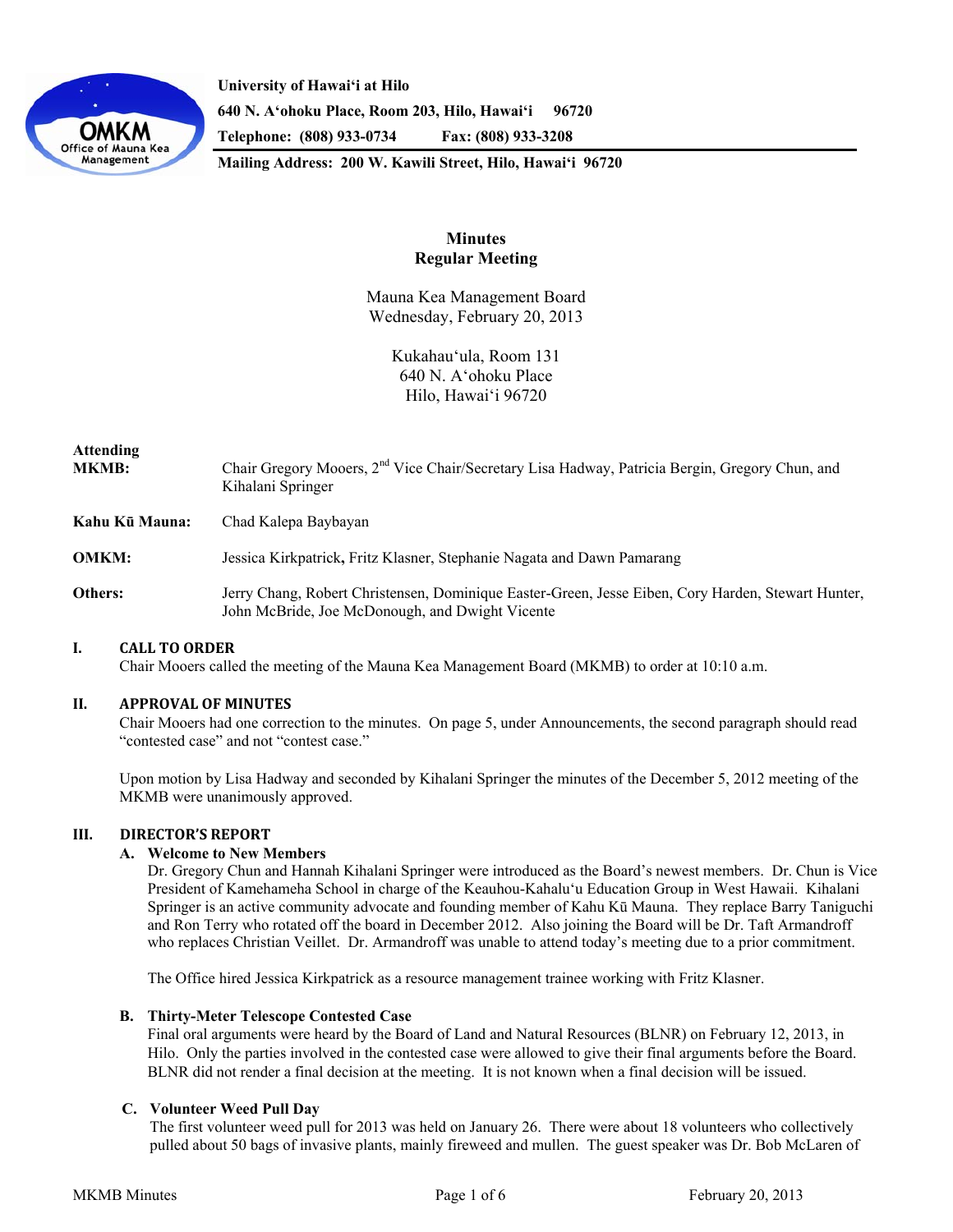the Institute for Astronomy (IfA) who talked about the beginnings of astronomy on Mauna Kea.

The next volunteer weed pull date is March 2<sup>nd</sup> with the Hawaii Island Chamber of Commerce taking the lead. Guest speakers will be Mark Chun with IfA Hilo and Kihalani Springer.

## **D. Office of Hawaiian Affairs (OHA) Visit**

On February 4<sup>th</sup> the Office hosted a visit to Mauna Kea for OHA Trustees Daniel Ahuna (Kauai), Carmen Hulu Lindsey (Maui), Bobby Lindsey (Hawaii Island) and several OHA staff members. Subaru hosted the group to a tour of their summit facility. Following their trip to the summit they toured ʻImiloa.

## **E. Visitor Information Station (VIS) Manager**

David Byrne retired after serving over 12 years as the VIS manager. Dave was instrumental in helping the Office establish the ranger program in 2001 and managed it for nine years until Scotty Paiva, Chief Ranger, was hired. We owe Dave a huge debt of gratitude for his years of service.

Joe McDonough is the new VIS manager. He first started working at the VIS as volunteer in 2009 and later was hired as an Interpretive Guide.

## **F. Vehicle Accident on Mauna Kea**

On Sunday, February 17, 2013, a vehicle rolled down the side of the summit ridge and overturned several times before landing right side up about two-thirds of the way down the slope. Fortunately, no one was inside the car when it happened. The rangers inspected the site and found that there were no fluid leaks. The Office is working with Alamo Car Rental to have the vehicle removed and towed.

## **IV. KAHU KŪ MAUNA COUNCIL (KKMC)**

Chad Kalepa Baybayan reported the Council reviewed and approved Subaru's request to install a fish-eye camera. The Council also recommends the slate of four nominees to the KKMC.

## **V. Committee Reports**

## **Environment Committee**

Lisa Hadway is the new chair for the committee. Fritz Klasner reported the invasive species monitoring in January identified no new threats. Work continues with the Department of Agriculture regarding honey bees at Hale Pohaku. In December, no honey bee activity was observed. One invasive species of interest found at Lake Waiau is *Trechus obtusus*, an introduced carabid beetle. This beetle is also found at lower elevations including Hale Pohaku and along the Mana Road. We are attempting to map out its extent in the summit region to see how widely distributed it is. Springer Kaye was promoted to Big Island Program Manager for the Big Island Invasive Species Committee (BIISC). Ms. Kaye was the lead in developing OMKM's invasive species management plan. We will still be working with her at BIISC.

Dr. Jesse Eiben and Jessica Kirkpatrick found a few snails near Hale Pohaku in December. They collected several specimens and sent them to University of Hawaii at Manoa for identification. The identification process is still ongoing. It is uncertain if they are native or non-native, but best guess is that they are likely native.

The Hawaii District Science and Engineering Fair is being held at ʻImiloa this week from 9 a.m. to 5 p.m. One of the presenters is Anne Nakamoto, a 7<sup>th</sup> grade student at Waiakea Intermediate. She worked with Dr. Eiben on the visitation of European honey bees and native hylaeus bees to invasive and native plants. Anne will be going to Oahu for the State Science and Engineering Fair. Anne has received a number of awards.

The next Environment Committee meeting is scheduled for Thursday, February 28. The meeting will be a work session to develop content for the research catalog.

## **VI. NEW BUSINESS**

## **A. Kahu Kū Mauna Council Nominees**

The Kahu Kū Mauna Council requests the approval of the appointments of Thomas Chun, Dale Fergerstrom, Celeste Ha'o, and Wallace Ishibashi for membership on the Council. Pursuant to the 2000 Mauna Kea Science Reserve Master Plan, the Mauna Kea Management Board is charged with approving candidates for membership to Kahu Kū Mauna. The Council interviewed all four candidates on February  $5<sup>th</sup>$  and approved their nominations.

Thomas Chun is a retired Kamehameha School physics and math teacher with 45 years of experience. He participates regularly in koa reforestation projects and loves to share the scientific and cultural stories of Mauna Kea.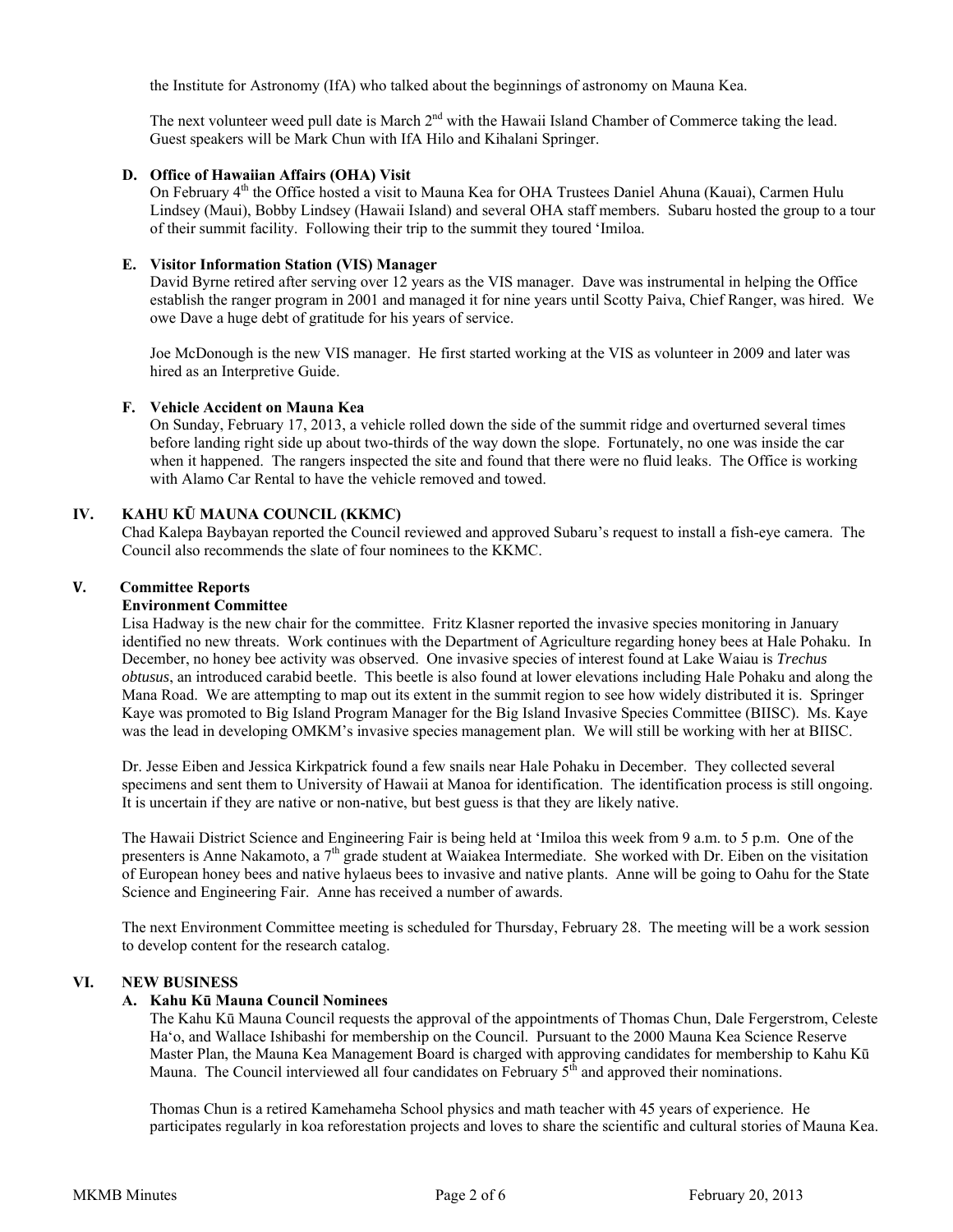Dale Fergerstrom is a retired police captain with 26 years of service to the department. He is currently employed with Kamehameha Schools as Senior Field Operations Manager in the Land Assets Division. He was raised in Honokaʻa and his family has a long association with Mauna Kea.

Wallace (Wally) Ishibashi is a 21-year retired director with the ILWU Local 142. He resides in Hilo and his family has lineal ties with Mauna Kea.

Celeste Manuia Haʻo brings a lot of energy as a program assistant with the ʻImiloa Astronomy Center. She has a strong set of STEM related skills and is an excellent educator. She is an astronomy student and most recently was appointed Hawaii liaison to the Space Foundation.

As a former Council member who also interviewed these candidates, Kihalani Springer added the Council was pleased to fill the slate of candidates with either occupational and/or lineal ties to Mauna Kea, in several cases dating back to multiple generations. It is a strong slate of candidates and she highly endorses it.

#### **Action**

It was moved by Patricia Bergin and seconded by Kihalani Springer to approve the nominations of Thomas Chun, Dale Fergerstrom, Celeste Haʻo and Wallace Ishibashi to the Council. The motion was carried unanimously.

## **B. Subaru Telescope – Proposal to Install a Fish-Eye Camera on the Roof of its Control Building**

The primary scope of this project is twofold: 1) Images of the clear sky from Mauna Kea will be utilized to educate the general public about astronomy and related science, as well as consideration on the environment, in particular light pollution, and 2) provide children in Adachi Ward, Japan, and other areas an opportunity to learn about the constellations, the Milky Way, and zodiacal light – none of which are visible from their neighborhood.

Subaru is considering two locations for installing the fish-eye camera: either to the east or the west side of the camera that is currently installed on the roof of the summit support building. Subaru has not yet determined which of the two locations it will select as the permanent location for the camera. It will make its determination following tests of the views from each of the candidate locations.

Subaru was given permission by OMKM to temporarily place the camera in the two locations for testing purposes provided the camera is not left on the roof for more than 30 days unless final approval by the MKMB is given.

#### Description and Installation of Project

The camera system consists of a housing that can withstand adverse weather conditions. It is an off-the-shelf digital camera with a fish-eye lens to cover 180 degrees of the sky. It has an automated (stand alone) control system and data server system. It will capture the sky image in pre-set intervals (default is 15 minutes.)

#### Benefits

Other Mauna Kea or global astronomy communities and the public including Hawaii Island community, will have access to the images. Adachi Ward's science museum will develop educational materials based on the images and visitors of the museum will be able to see them in the exhibit or in the planetarium program. Use of the images for research is not limited.

## Mitigation Measures

The installation work is on the rooftop, therefore the safety of the installers are to be ensured by the use of a safety harness, lanyard on the anchors or safety lines, and non-slipping safety shoes. The installer will be wearing a backpack that will hold tools and parts. No ground work is required. Unused items and trash will be taken off the site after the camera installation.

#### Kahu Kū Mauna Council

Kahu Kū Mauna reviewed the proposal and voted in favor of the project.

#### DLNR Rules

Pursuant to administrative rules pertaining to the Conservation District (HAR 13-5-22, P-8, Structures and Land Uses, Existing), a permit is not required. The rules state: *Minor repair, maintenance, and operation to an existing structure, facility, use, land and equipment, whether it is nonconforming or permitted, that involves mostly cosmetic work or like-to-like replacement of component parts, and that results on negligible change to or impact to land, or a natural and cultural resource.*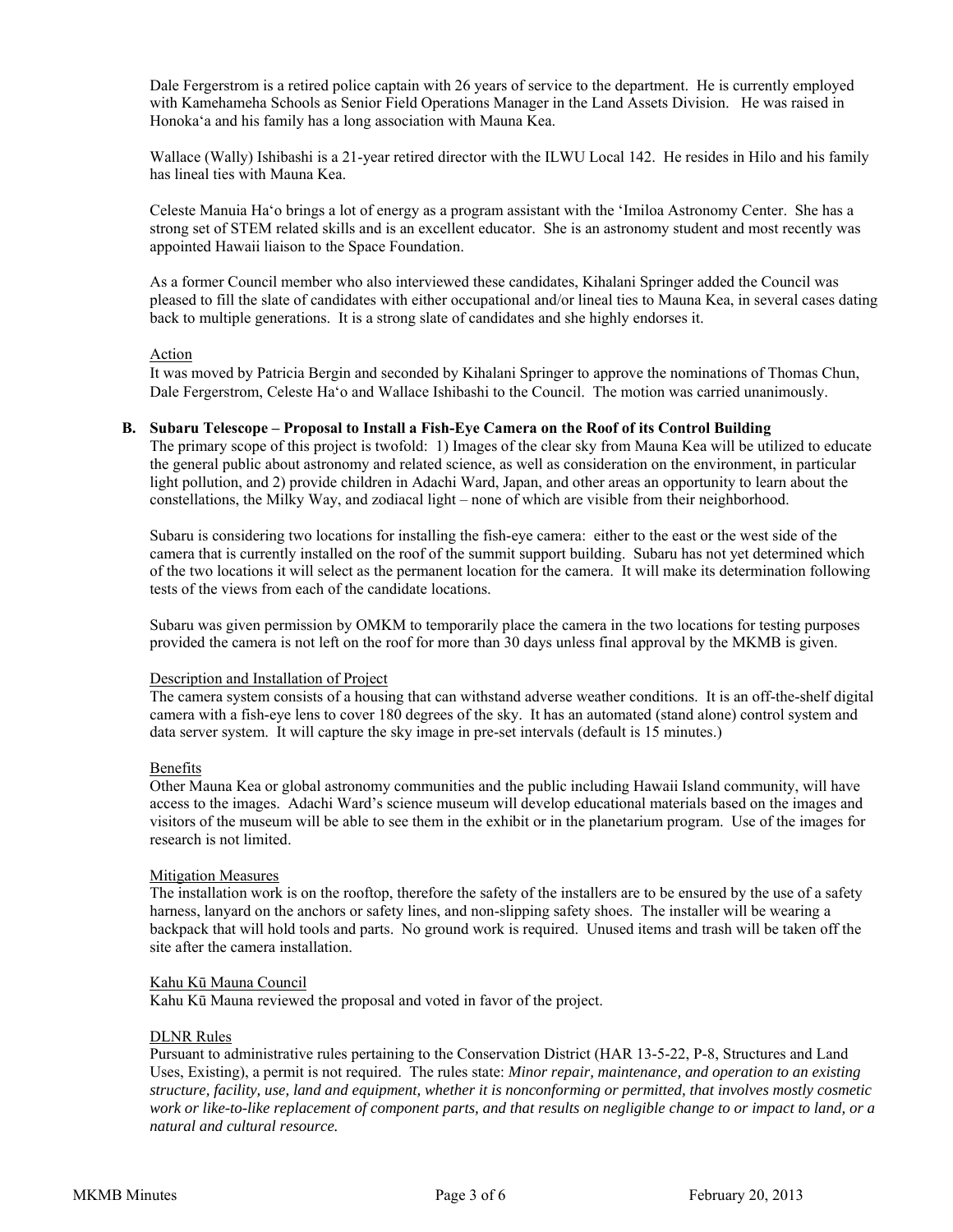## CMP Compliance

Subaru reviewed the CMP for compliance. Where applicable, Subaru addressed the CMP condition for compliance.

## OMKM Recommendation

OMKM recommends the MKMB classify this proposal a Minimal Impact project based on the following:

- 1. The proposed request does not increase the size of facility.
- 2. There are no archaeological sites in the immediate area.
- 3. No excavation is involved and the activity will take place on the roof of the Subaru support building.
- 4. The impact to the immediate surroundings and summit region are negligible.

If this project is classified Minimal Impact, OMKM recommends Subaru be allowed to proceed.

## Conditions

OMKM recommends the following conditions:

- 1. Notify OMKM in writing the chosen permanent location of the fish-eye camera.
- 2. If the camera has not yet been temporarily installed for testing purposes, or if additional work is needed to secure the camera in place following MKMB approval, Subaru shall:
	- Ensure that loose tools or equipment are not left on the job site.
	- In the event of high wind conditions precautions will be taken to prevent debris from being blown from the job site.
	- The site is to be kept clean and free of debris.
	- All waste material generated will be removed and disposed of properly; all perishable items including food, food wrappers and containers, etc. shall be removed from the site at the end of each day.
- 3. Comply with all actions and measures described in the proposal, including benefits, and CMP compliance.
- 4. Allow OMKM rangers to visit and monitor activities.
- 5. Notify OMKM in writing when the project is completed.

#### Discussion

Dr. Gregory Chun inquired how ʻImiloa and our local schools would benefit from these images. Director Nagata replied in addition to the impact requirements and conditions put on this project, Subaru has been asked to make these images available to the public and ʻImiloa. Subaru will be working with us on trying to provide those images.

## Action

It was moved by Patricia Bergin and seconded by Kihalani Springer to accept OMKM's recommendation to classify this project as Minimal Impact and allow the applicant to proceed with conditions as stated.

#### **C. Mauna Kea Observatories Support Services – Proposal to Install Guardrails on the Summit Access Road**

Mauna Kea Observatories Support Services (MKSS) submitted a proposal to install guardrails on the outer edges along seven sections of the unpaved portion of the Summit Access Road. The slope of portions of the road exceed 10 percent and when combined with steep drop offs on the side of the road and weather changes, there is a potential for vehicles to drive off the road and roll over down the slope. This is especially a concern where the edge of the road drops sharply away and where a car could roll hundreds of feet severely injuring or killing the driver and passengers, destroying the vehicle, and scaring the mountain.

As required by its non-exclusive easement for the use of the access road, UH is responsible for repairing and maintaining the roadway during the term of its lease.

#### Purpose

The purpose of the guardrails is to reduce the potential for vehicles from driving and/or rolling over down the sides of the road, especially where the edge drops sharply away.

#### Mitigation Measures

- 1. All equipment and material transported from below Hale Pohaku will be clean and inspected by a Hawaii State Department of Agriculture inspector.
- 2. The contractor will provide traffic control safety measures. Specifically, signs and safety cones warning motorists as well as personnel to control traffic flow will be required. Prior to beginning work, a traffic safety plan will be submitted and approved by OMKM Chief Ranger Scotty Paiva.
- 3. When not in use, all project equipment and material will be stored in areas designated by the MKSS general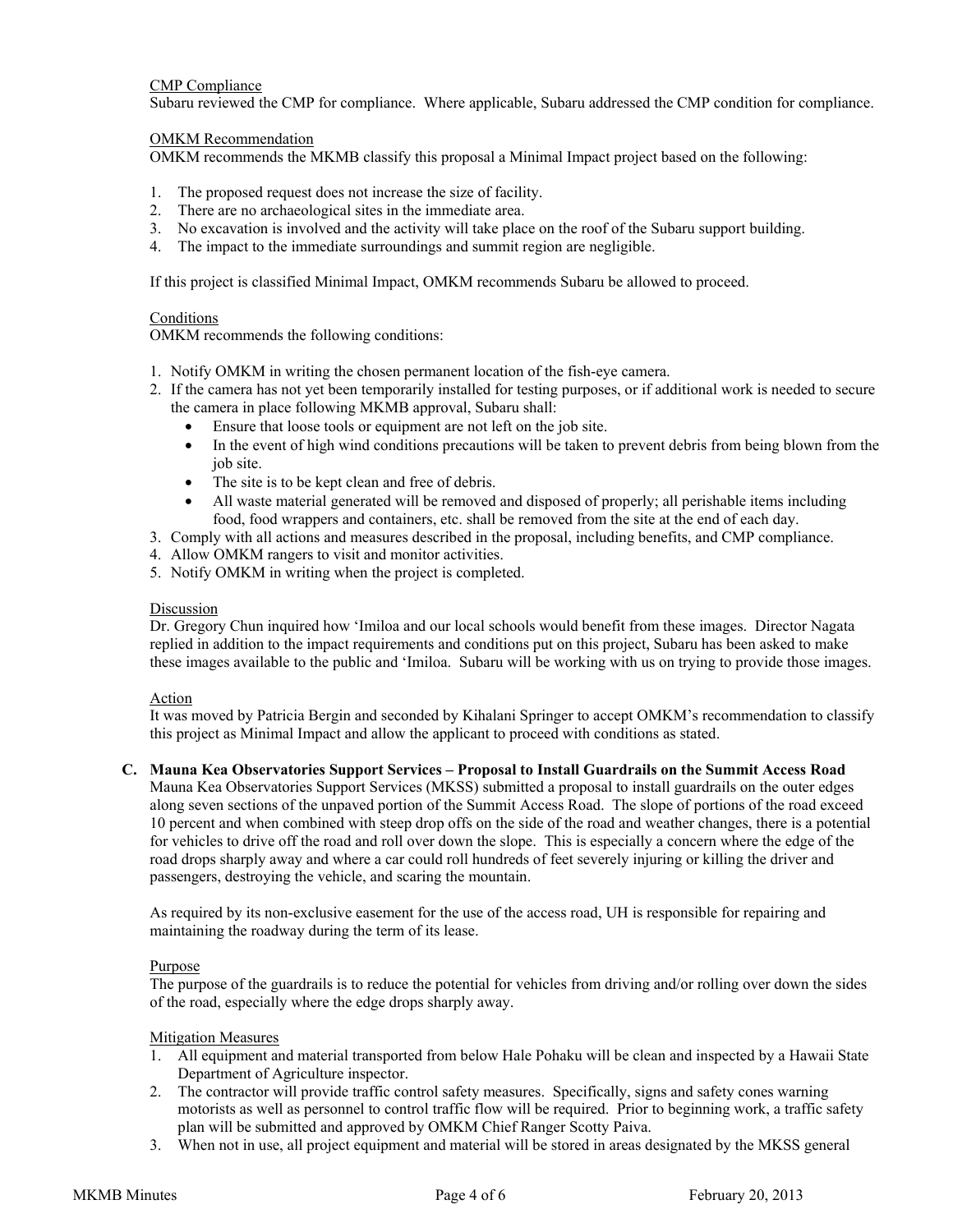maintenance supervisor. Under no circumstances will equipment or material be left unattended on the road.

- 4. All project waste material will be stored in wind-proof trash containers, removed daily and disposed of properly.
- 5. The contractor will be briefed on weather conditions and will not work during periods of low visibility.
- 6. The contractor will submit a work schedule to the MKSS general maintenance supervisor.
- 7. Work will start no earlier than 7:30 a.m. and end by 4:30 p.m. or when commercial tour vehicles begin their ascent for sunset tours (whichever time is earlier.)
- 8. MKSS shall coordinate and communicate with the observatories about road conditions and activities during the duration of the project.
- 9. The Mauna Kea Summit Road Conditions webpage, the recorded road conditions phone message, and the Visitor Information Station staff will advise visitors when work is in progress.
- 10. If this project is approved, MKSS shall submit a request to DLNR for a permit. A copy of the approved permit will be submitted to OMKM.
- 11. No work will be done until this project is approved by OMKM and DLNR.

## Kahu Kū Mauna Council

Kahu Kū Mauna reviewed the proposal and recommended that OMKM keep a record or log of vehicle incidents and accidents and consider installing signs near the summit warning and/or cautioning drivers as they head down. The Council voted in favor of the project.

## DLNR Rules

OMKM believes this is a repair and maintenance project under HAR 13-5-22, P-8, Structures and Land Uses, Existing: *Minor repair, maintenance, and operation to an existing structure, facility, use, land, and equipment, whether it is nonconforming or permitted, that involves mostly cosmetic work or like-to-like replacement of component parts, and that results in negligible change to or impact to land, or a natural and cultural resource…*  Under this section of HAR 13-5-22, a permit is not required, however, DLNR shall be consulted to determine whether a permit is required or whether this activity is considered a repair and maintenance activity required in UH's grant of a non-exclusive easement for the use of the access road. If DLNR requires a permit, the MKSS shall apply for one.

## CMP Compliance

MKSS reviewed the CMP for compliance. Where applicable, MKSS addressed the CMP condition for compliance.

#### OMKM Recommendation

OMKM recommends the MKMB classify this proposal a Minimal Impact project based on the following:

- 1. The proposed request does not increase the size of the facility.
- 2. There are no archaeological sites in the immediate area.
- 3. Only minor excavation, if required, is involved. The main activity will involve driving support posts into the ground. These posts will be used to attach the guardrails.
- 4. Only seven sections, not the entire roadway, will be lined with guardrails.
- 5. The impacts to the immediate surroundings are negligible.

If this project is classified Minimal Impact, OMKM recommends MKMB be allowed to proceed

## **Conditions**

OMKM recommends the following conditions:

- 1. Notify OMKM in writing when MKSS intends to start work on the project.
- 2. MKSS shall:
	- Ensure that loose tools or equipment are not left on the job site.
	- In the event of high wind conditions precautions will be taken to prevent debris from being blown from the job site.
	- The site is to be kept clean and free of debris.
	- All waste material generated will be removed and disposed of properly; all perishable items including food, food wrappers and containers, etc. shall be removed from the site at the end of each day.
- 3. Carry out the actions and measures described in the proposal, and in the accompanying CMP compliance list.
- 4. Allow OMKM rangers to visit and monitor activities.
- 5. Notify OMKM in writing when the project is completed.